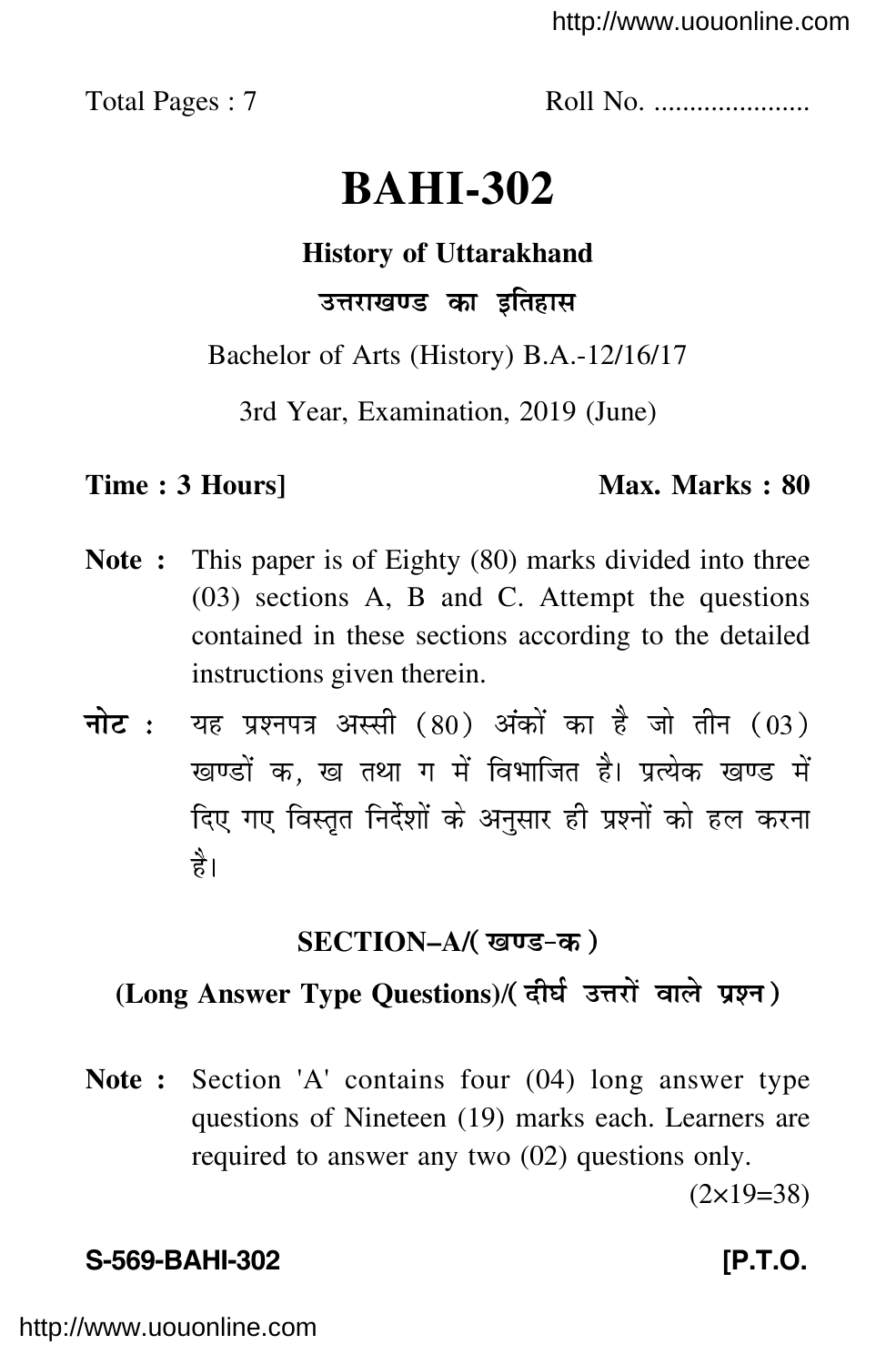- **नोट:** खण्ड 'क' में चार (04) दीर्घ उत्तरों वाले प्रश्न दिये गये हैं. प्रत्येक प्रश्न के लिए उन्नीस (19) अंक निर्धारित हैं। शिक्षार्थियों को इनमें से केवल दो प्रश्नों के उत्तर देने हैं।
- Write a note on the geography and Environment of 1. Uttarakhand.

उत्तराखण्ड के भृगोल एवं पर्यावरण पर एक टिप्पणी लिखिए।

- Write an essay on the Garhwal during the Panwars.  $2.$ पंवार कालीन गढ़वाल पर एक निबन्ध लिखिए।
- 3. Describe the important religious places of Uttarakhand.

उत्तराखण्ड के महत्त्वपूर्ण धार्मिक स्थलों का वर्णन कीजिए।

 $\overline{4}$ . Describe the folk art and music of Uttarakhand.

उत्तराखण्ड की लोक कला एवं संगीत का वर्णन कीजिए।

### S-569-BAHI-302  $\sqrt{2}$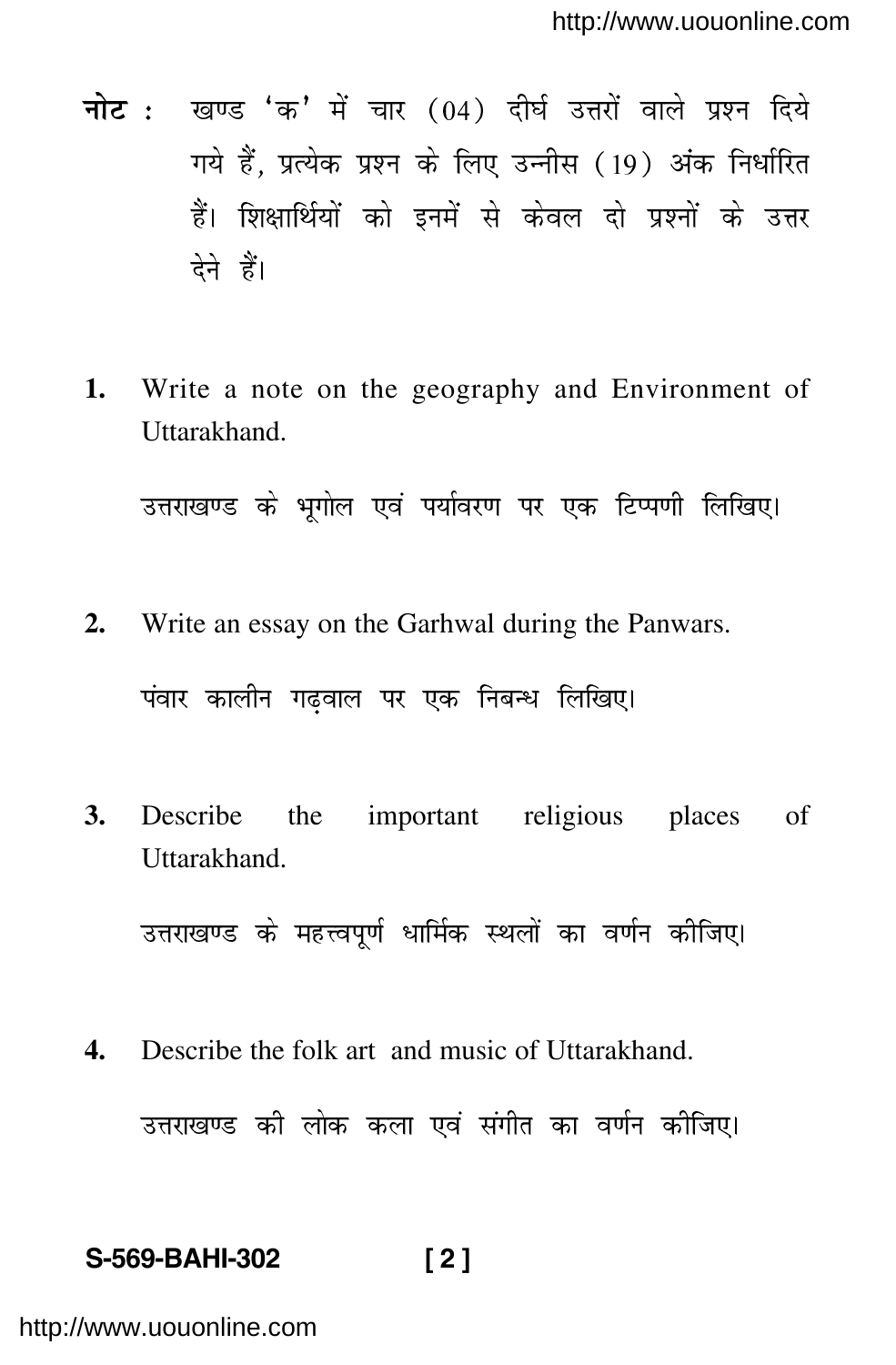## **SECTION–B/**

# (Short Answer Type Questions)/( लघु उत्तरों वाले प्रश्न )

**Note :** Section 'B' contains eight (08) short answer type questions of eight (08) marks each. Learners are required to answer any four (04) questions only.

 $(4 \times 8 = 32)$ 

<mark>नोट</mark> : खण्ड 'ख' में आठ (08) लघु उत्तरों वाले प्रश्न दिये गये हैं, प्रत्येक प्रश्न के लिए आठ (08) अंक निर्धारित हैं। शिक्षार्थियों को इनमें से केवल चार (04) प्रश्नों के उत्तर देने हैं।

Briefly discuss the following :

निम्नलिखित की संक्षेप में चर्चा कीजिए <mark>:</mark>

**1.** Oral tradition.

मौखिक परंपरा।

**2.** Cup marks.

कप मार्क्स।

# **S-569-BAHI-302 [ 3 ] [P.T.O.**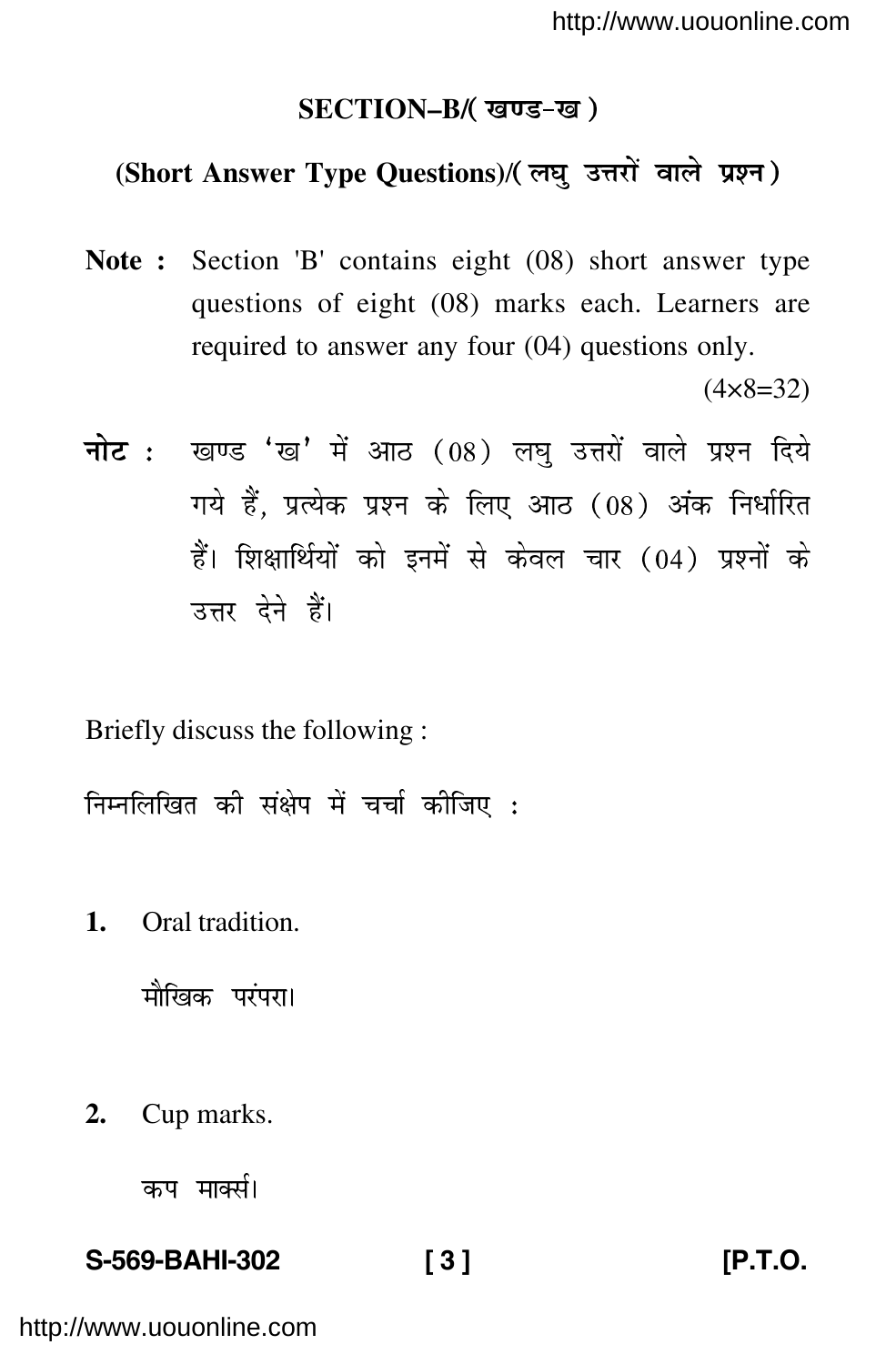**3.** Taleswar Copper Plates.

तालेश्वर ताम्रपत्र।

**4.** Status of women in pre-independent Uttarakhand.

स्वतन्त्रता–पूर्व उत्तराखण्ड में महिलाओं की प्रास्थिति।

**5.** Handicrafts of Uttarakhand.

उत्तराखण्ड का हस्तशिल्प।

- **6.** Gaura Devi and Chipko movement. गौरादेवी एवं चिपको आंदोलन।
- **7.** Folk Dances of Uttarakhand.

```
उत्तराखण्ड के लोक नृत्य।
```
**8.** Modern press and News papers in Uttarakhand.

उत्तराखण्ड में आधुनिक प्रेस एवं समाचार पत्र।

# **S-569-BAHI-302 [ 4 ]**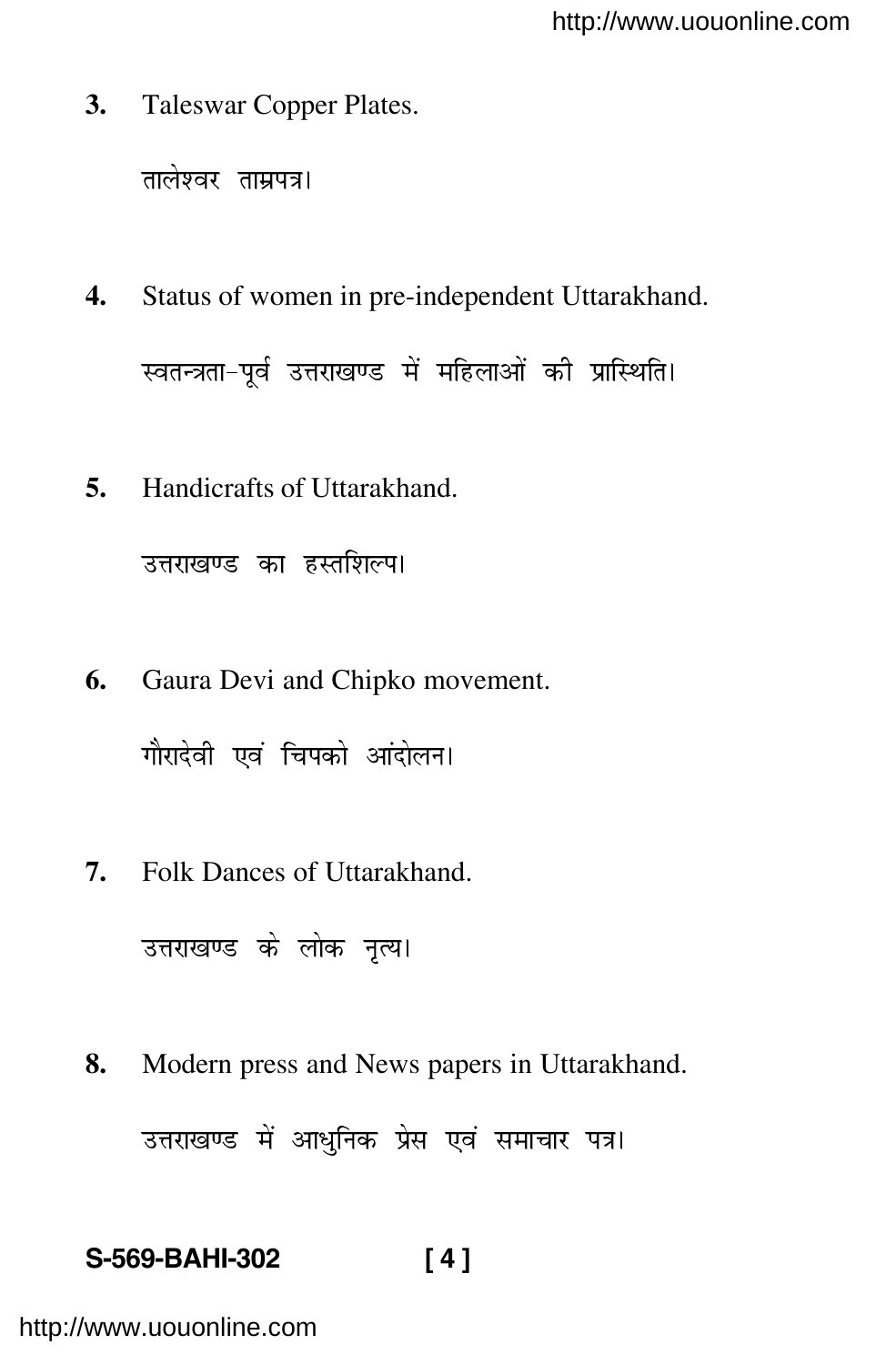## **SECTION–C/**

# (Objective Type Questions)/(वस्तुनिष्ठ प्रश्न)

- **Note :** Section 'C' contains ten (10) objective type questions of one (01) mark each. All the questions of this section are compulsory.  $(10\times1=10)$
- <mark>नोट</mark> : खण्ड 'ग' में दस (10) वस्तुनिष्ठ प्रश्न दिये गये हैं, प्रत्येक प्रश्न के लिए एक (01) अंक निर्धारित है। इस खण्ड के सभी प्रश्न अनिवार्य हैं।

Write True or False against the following :

निम्नलिखित के आगे सत्य अथवा असत्य लिखिए :

**1.** Core method for making stone tools was in vogue in North India.

पाषाण उपकरणों के निर्माण हेतु क्रोड प्रणाली उत्तर भारत में प्रचलित थी।

- **2.** Kirti Shah founded girls school in Tehri State. टिहरी रियासत में कीर्तिशाह ने कन्या पाठशाला की स्थापना की।
- **3.** Manodaya Kavya was written by Bharat Kavi. मानोदय काव्य की रचना भरत कवि ने की थी।

# **S-569-BAHI-302 [ 5 ] [P.T.O.**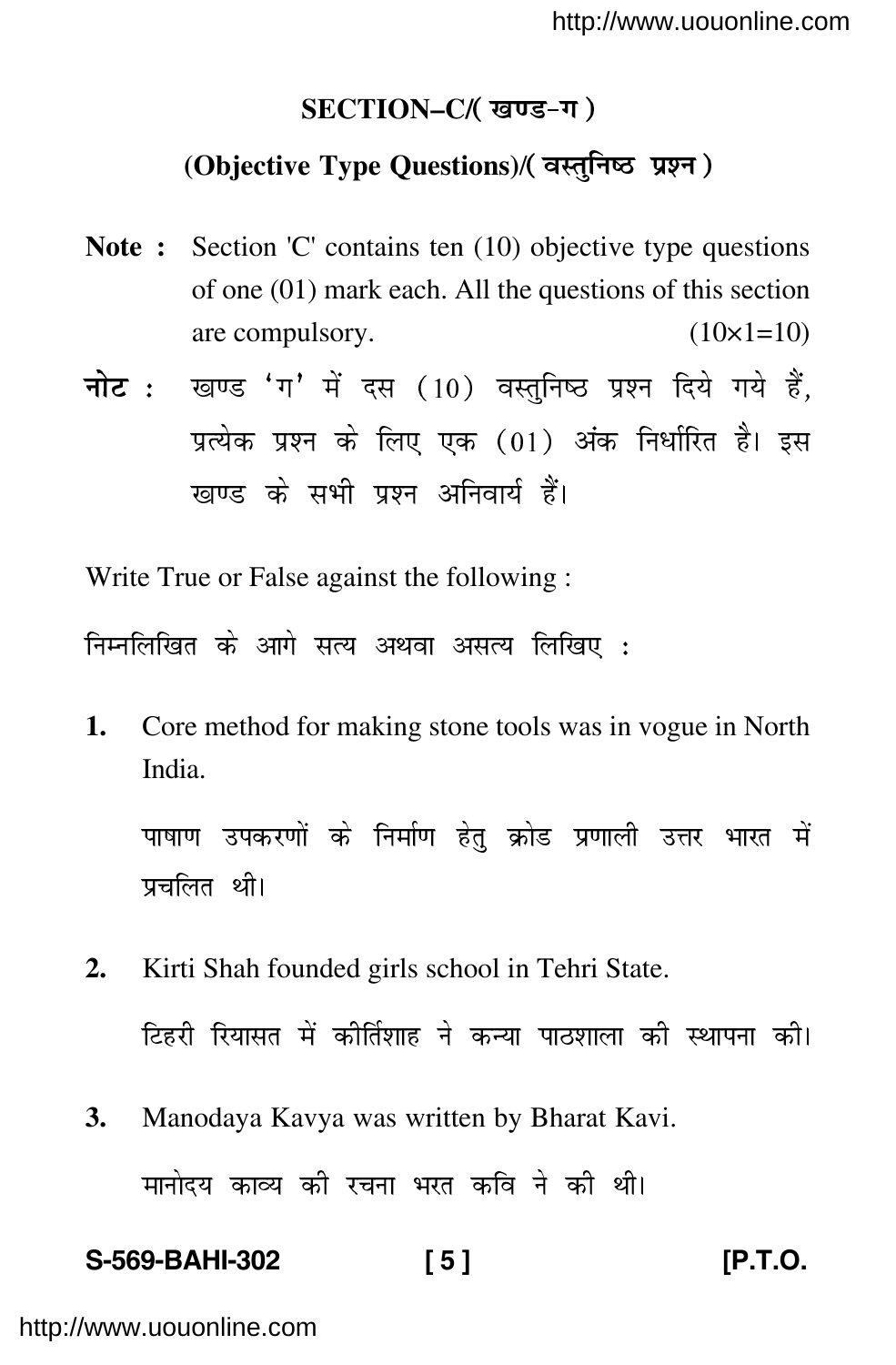- **4.** 'Garhrajyavamsa Kavya ' was written by Molaram. 'गढ्राज्यवंशकाव्य' मौलाराम द्वारा लिखा गया था।
- **5.** Main entrance of the houses of Kumaun is called 'Kholi'. कुमाऊँनी भवनों के मुख्य प्रवेश द्वार को 'खोली' कहा जाता है।

Fill in the Blanks :

रिक्त स्थानों की पूर्ति कीजिए **:** 

**6.** Ganeshtirtha (Ganesh prayag) mentioned in Kedarkhand can be associated with the present city ............

केदारखण्ड में वर्णित गणेश तीर्थ (गणेश प्रयाग) के आधुनिक नगर ............. से समीकृत किया जा सकता है।

**7.** Archaeological remains of ............ are found from the villages of Naula-Jonal.

नौला–जैनल गांव से .............. के पुरातात्त्विक अवशेष मिले हैं।

**8.** Huentsang mentioned the kingdom of ............ in his Uttarakhand visit.

व्हेनसांग ने अपनी उत्तराखण्ड यात्रा में .............. राज्य का उल्लेख किया।

# **S-569-BAHI-302 [ 6 ]**